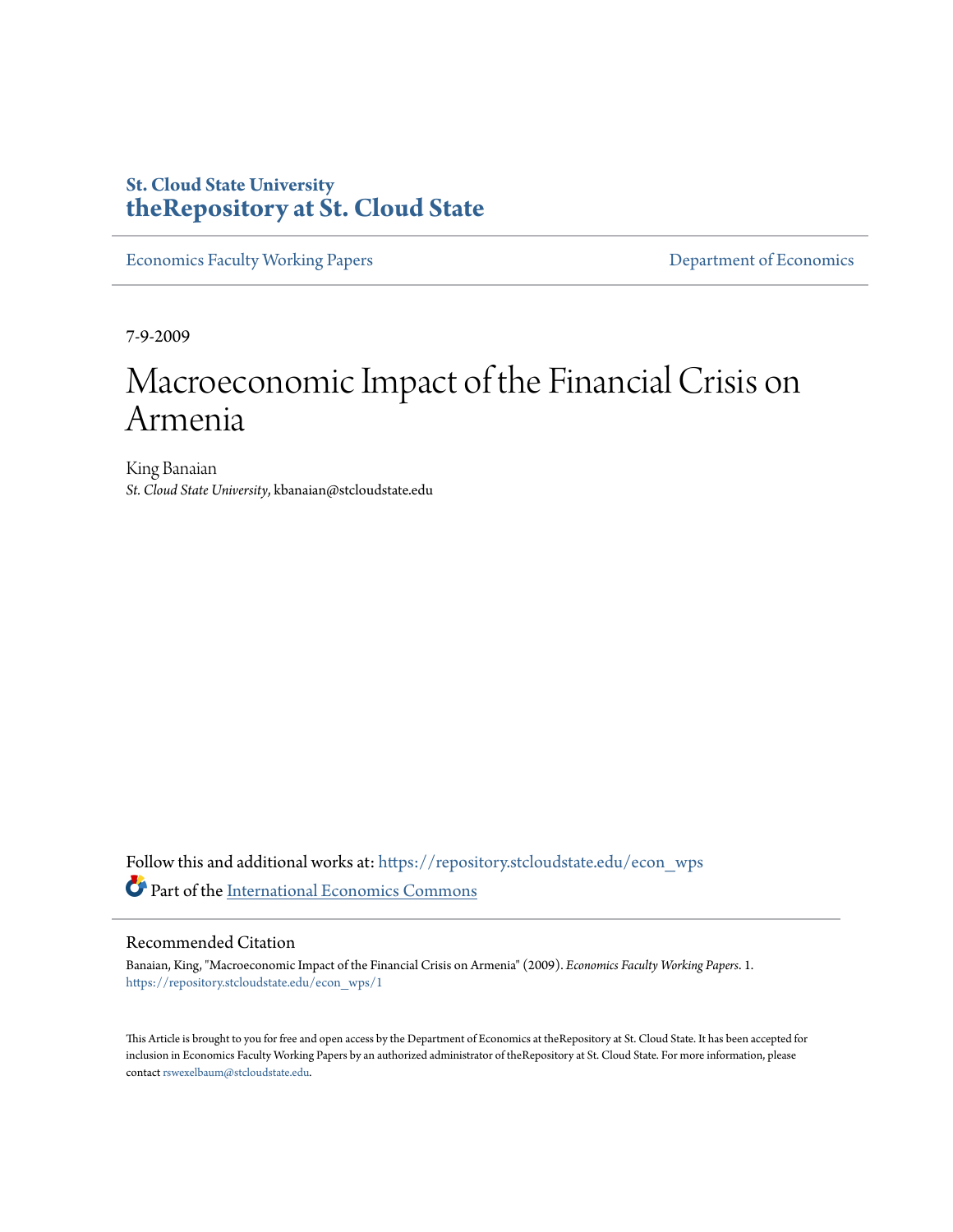## **Macroeconomic Impact of the Financial Crisis on Armenia**

King Banaian, St. Cloud State University\*

l

ABSTRACT: As a small, open economy with a small export sector, Armenia has experienced a large amount of stress from the financial crisis. The government exited a peg-like exchange rate regime after a drain of foreign reserves. The loss of reserves was put to loss of revenues from mining exports, but can also be put to the effects of global financial crisis on remittance inflows. Worldwide, the World Bank expects remittances to fall from US\$305 billion in 2008 to \$290 billion in 2009. In this paper I explore the effect of global crisis on the loss of reserves supporting the monetary system. Bank balance sheets expanded rapidly and, though small relative to GDP, accepted many assets tied to real estate. Banks' asset-liability mismatches have their root cause in changes to the flow of hard currency brought on by the crisis.

<sup>\*</sup> Fellow, Armenian International Policy Research Group. Paper to be presented at the workshop "The impact of global crisis on Armenia: empirical evidence", Yerevan, 9 July 2009. I thank Bryan Roberts, Armine Khachatryan, Ashot Mkrtchyan, Arman Gabrielyan, and Aghassi Mkrtchyan for advice and assistance. I am solely responsible for the contents herein.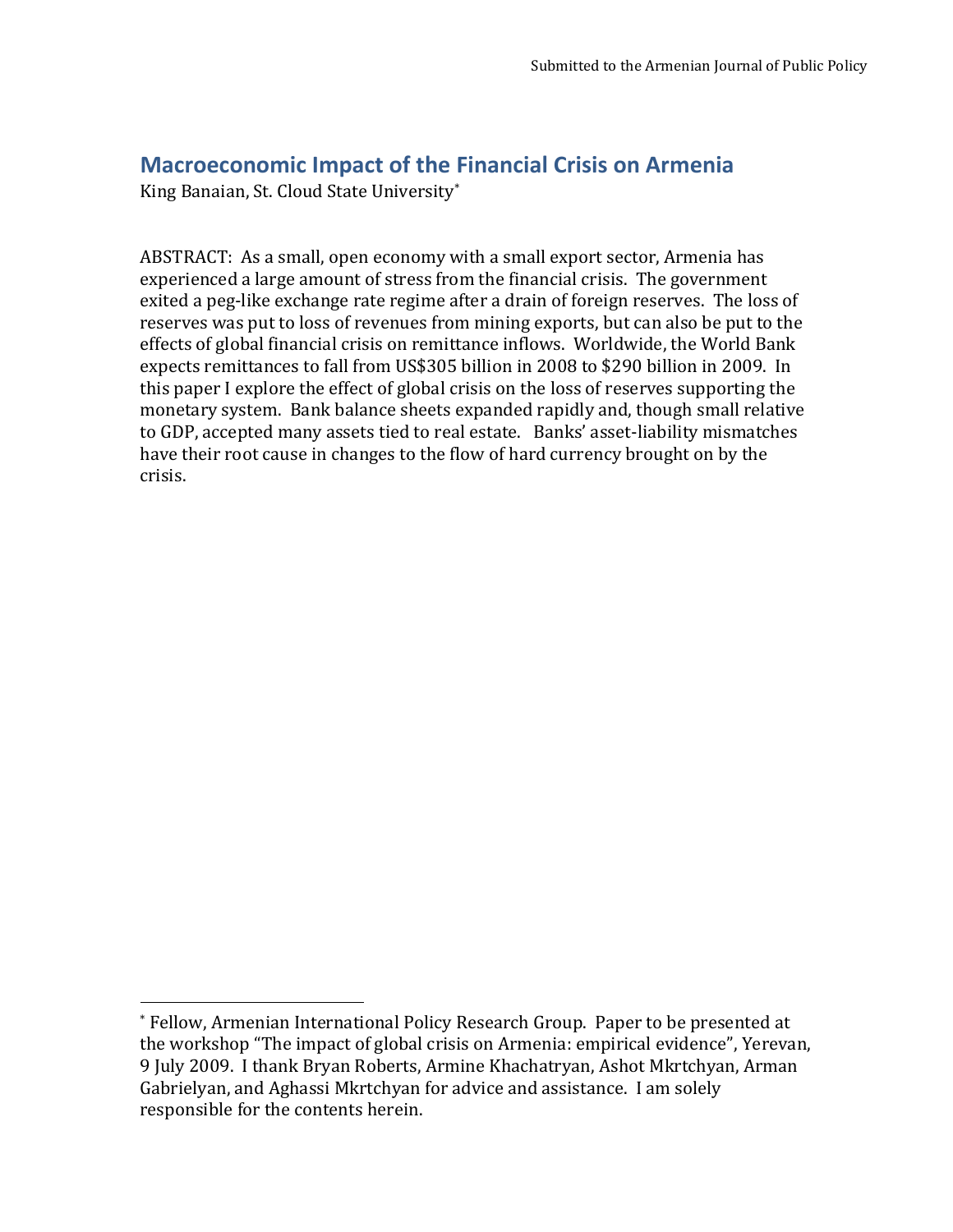After six consecutive years of double-digit GDP growth, the Armenian economy was caught in the downdraft of the global recession in 2008. GDP grew at a more moderate 6.8% pace in 2008. A significant contributor to growth had been the export of labor with the return of remittance income to Armenia. Private transfers had grown in 2006 and 2007 but fell late in 2008, and were 32.5% below 2008 levels in January-April 2009. GDP fell 15.7% in the January-May 2009 period from year-earlier levels and the IMF now expects GDP to contract 9.5% in 2009.1 Around the world, remittances are down \$15 billion, or about 5% from 2008 levels.

In many developing countries the expectation is for growth to continue but at a much slower rate. After growing 6.6% in 2007 and 5.8% in 2008, the IMF expects growth of 2.5% in 2009 and 3.8% in 2010 in the Middle East and central Asia.  $2$  But in Armenia things have been much worse. On June 22, 2009 the IMF offered additional support to the Armenian economy. Deputy Managing Director Murilo Portugal offered this assessment:

*Since the approval of the stand-by arrangement in March 2009, the external economic outlook has deteriorated significantly for Armenia. Falling private transfers and capital inflows have aggravated external imbalances and affected household incomes and investor confidence. Construction activity, the main driver of growth in previous years, has collapsed, and the economy is experiencing a deep contraction.*

The banking system began to show signs of wear as well. While no bank has failed since the start of the recession and bank capitalization ratios are substantially higher than prudential standards, 7.8% of bank loans were in arrears in the first quarter of 2009, double its level from six months earlier. While the national average is not greatly concerning, some observers believe non-performing loans on some



<sup>1</sup> Nienke Oomes, IMF resident , quoted in Hasmik Mrktchyan, "Armenia GDP to contract 9.5% -- IMF" Reuters, June 24, 2009.

<sup>2</sup> International Monetary Fund, World Economic Outlook, April 2009.

 $\overline{a}$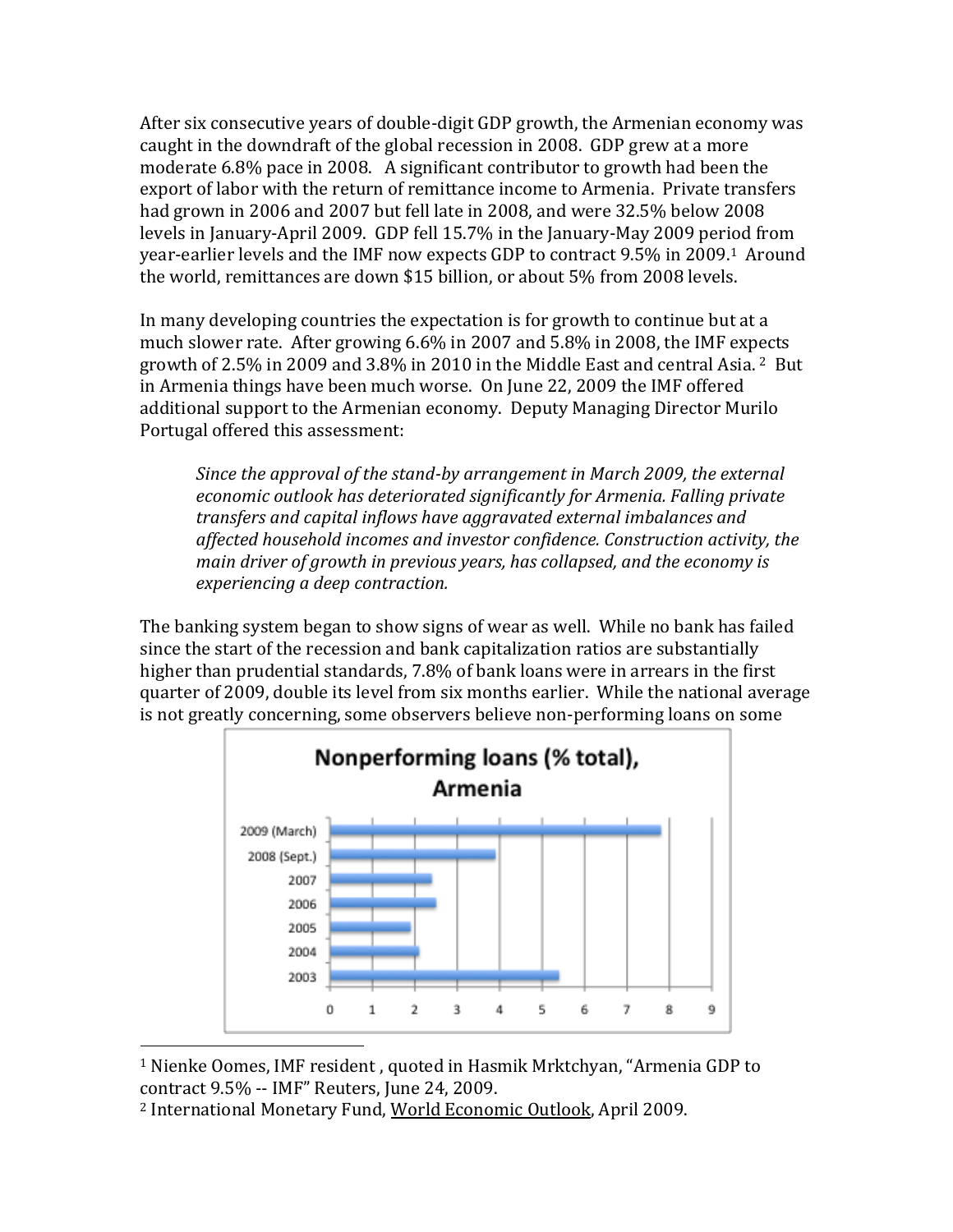bank portfolios are approaching levels that threaten those banks' capital base. To raise capital, many banks are selling assets.

After the Central Bank of Armenia (hereinafter CBA) used a significant portion of its reserves to maintain the peg of the Armenian dram against the U.S. dollar, the government relented and permitted a devaluation and float of the currency on March 2, 2009. The float was supported with a new program from the International Monetary Fund that included a loan more than four times the size of what had been previously contemplated for Armenia. The Fund's own assessment of the situation had changed dramatically in three months, with estimates of exports, remittances and foreign direct investment slashed for 2009.

There is temptation to place Armenia's issues in the broader context of global financial crisis and refer to its difficulties as an example of contagion. Usually contagion is a problem revolved around financial interconnections. Many observers last year thought that, because the Armenian banking system has little exposure to the international financial markets, it would weather the United States' financial meltdown last September rather well. But Armenia is not isolated in all economic spheres. In particular, its goods market and its labor market are open towards Russia, following historical connections created earlier in the 20<sup>th</sup> Century.

Much of the trouble the Armenian economy, I argue, is an example of economic interdependence with the Russian economy. A recent report from the World Bank finds that Russian GDP is expected to decline 7.9% in 2009 after growing 5.6% in 2008.3 Unemployment has risen from 6.4% to 9.4% in the first quarter of 2009. The construction sector, which hires many seasonal Armenian workers, fell 21% in the same period. (More than half of Armenian emigrant workers work in Russia.)

I explore in this paper the connection between the loss of income from remittances, particularly from Russia, and the instability of the Armenian financial sector. I will review Armenian banking in the next section. Growth of the sector has been heavily managed by the Central Bank of Armenia, which has protected the sector from excesses but may have restricted the diversification to those areas chosen by CBA. I will then review the international sector, studying the impact of the financial crisis on both the exports of goods and of labor from Armenia. An appraisal of the impact of the loss of remittance income on the economy is estimated in a third section, using both research by Banaian and Roberts [2006, 2007] and by Mkrtchyan, Dabla-Norris and Stepanyan [2009]. In the concluding section I offer a few thoughts on how reforms could help insulate the Armenian economy from swings in remittance income.

l

<sup>&</sup>lt;sup>3</sup> World Bank, Russian Economic Report 19, June 2009.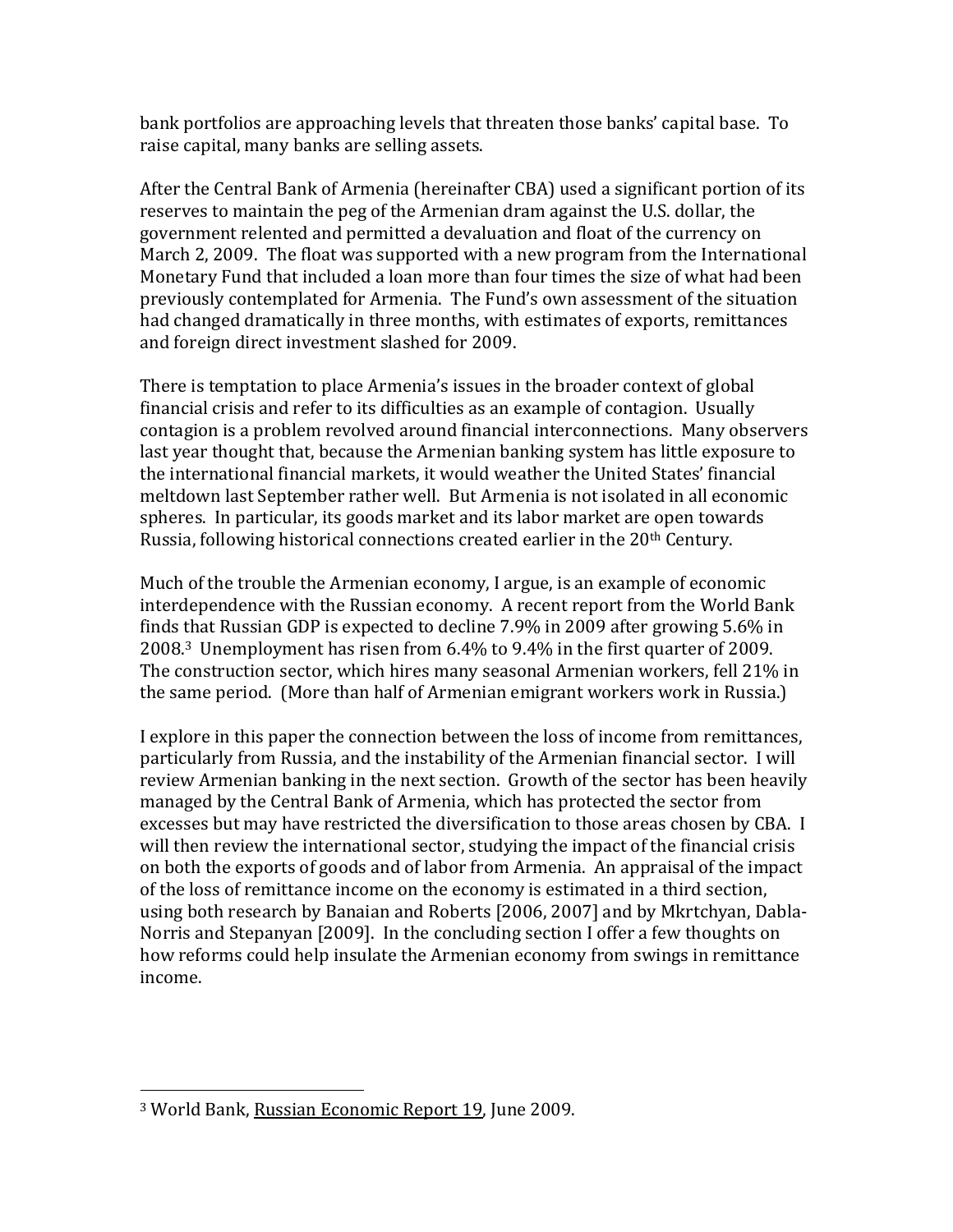### **Financial activities in Armenia**

l

Financial intermediation in Armenia has been a persistent source of concern for policymakers since the first banks were established. The presence of a large foreign-based bank in HSBC Armenia has been a common topic for discussion, with foreign capital in the banking system rising above 50% in 2007, while the number of banks in the country consolidated from 74 in 1994 to 22 today. HSBC continues to dominate the deposit business in banking, holding more than 50% of deposits in 2006 and xx% today. Dabla-Norris and Floerkemeier [2007, p. 10] testify to the nature of the market:

*Banks differ greatly in size, outreach effort, and customer base. Around half of all Armenian banks are very small with negligible market shares in deposits and loans, which contributes to the sector's overall low banking productivity. A number of these banks concentrate their activities in trade financing, money transfers, and private banking, rather than in deposit-taking and loan-making. Other banks serve a large number of small-scale depositors and borrowers. While they may have comparatively large shares of the overall deposit and credit markets, the size of financial service per customer can be extremely small, with some banks having average loans and deposits as low as US\$200 per customer.*

This diversity makes it difficult to make sweeping statements about the state of the banking *system* but also exposes the possibility that some banks may be much more greatly harmed by the financial crisis than aggregate data would tell.

Intermediation has always been low, with a credit to GDP ratio of 6% at the end of 2003. Through concerted bank policy of the government (assisted by western donor organizations), that level had risen to near 12% at the end of 2007. Such rapid expansion of credit (over 30% per year in 2006 and 2007) would give at least some people pause to consider loan quality. Nevertheless, because liquidity and capital levels were so high, concerns over bank lending practices were overshadowed by calls for greater intermediation.

Dollarization has declined dramatically in the last two years, at least in terms of deposits. (I have no information on the level of cash dollarization.) Firms in Armenia have long shown a preference for holding demand deposits in local currency, but both firms and households preferred their time deposits in dollars. But as the Armenian dram appreciated through the middle part of the decade, more and more households were lured into the local currency even for their time deposits. Lending to households accelerated in 2007, and most loans were denominated in dram.4 Charts 1 and 2 show this below.

<sup>4</sup> The movement in firms is similar but less pronounced, omitted here to save space.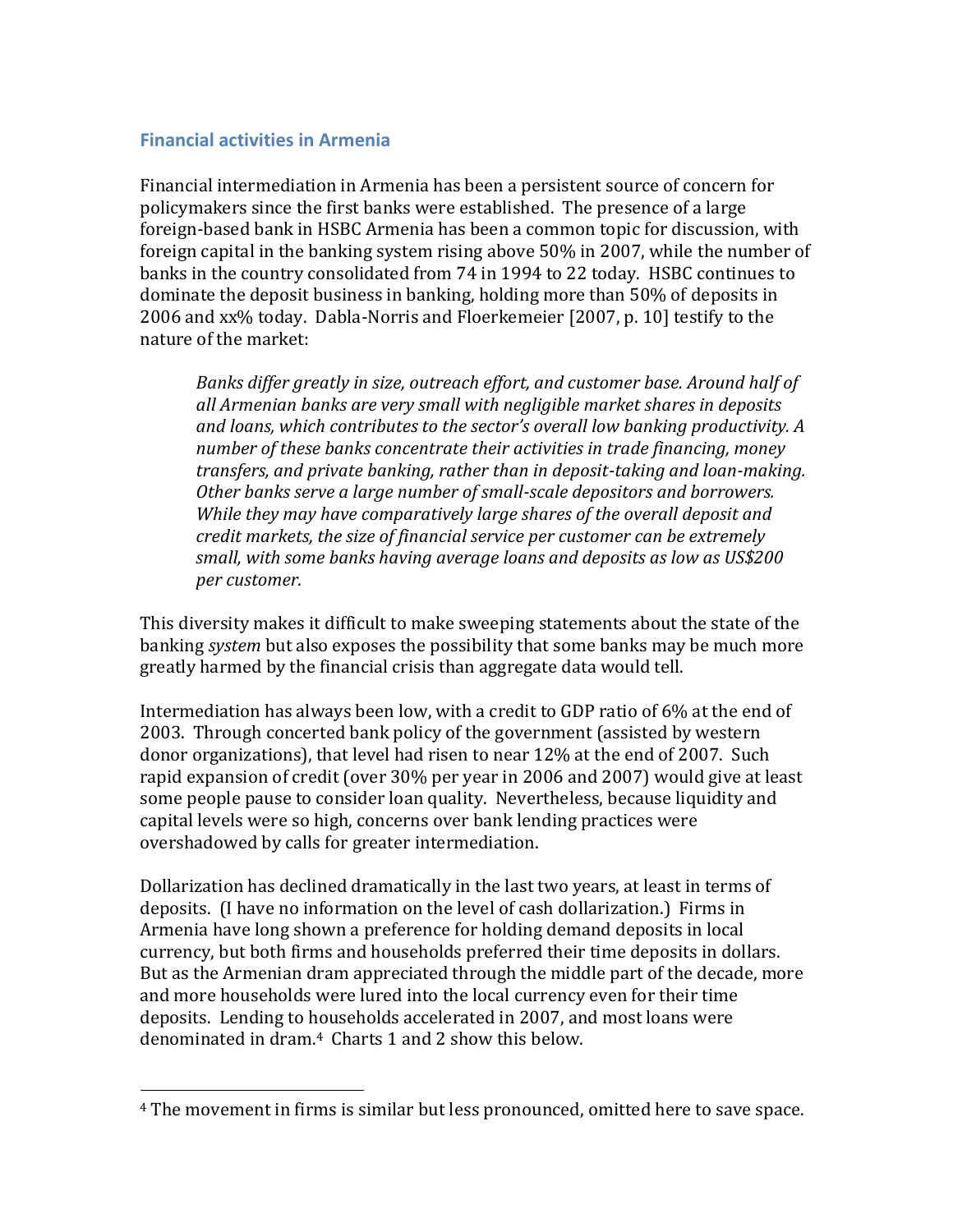

**Charts 1 and 2. Household Loans and Deposits, Armenia 2003-08**



Source: Central Bank of Armenia (CBA)

Table 1 shows the effect of the crisis on bank balance sheets. Capital and liquidity were adequate to handle the initial crisis. But demand for foreign currency shot up largely as a flight to safety. Asset and deposit growth stalled in the fourth quarter,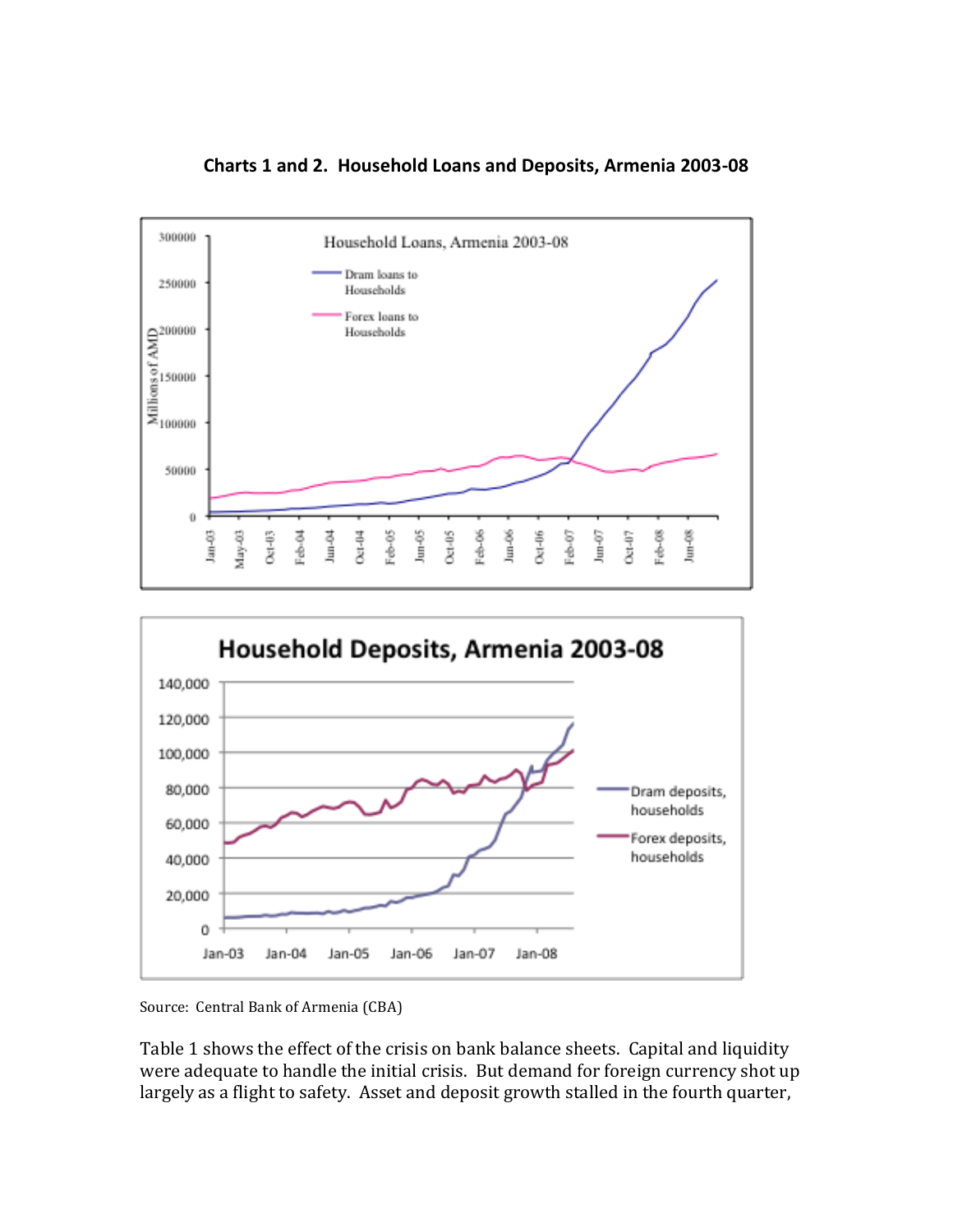liquidity began to decline and banks started to seek additional support from foreign investors. Demand deposits switched from dram to foreign exchange.

|                      | 2005       | 2006      | 2007       | 2008       |
|----------------------|------------|-----------|------------|------------|
| Cash                 | 26984964   | 30570217  | 39091529   | 40968000   |
| Reserves             | 120411078  | 123608438 | 138938157  | 175138200  |
| <b>Securities</b>    | 65576558   | 93623489  | 112190196  | 74766600   |
| Loans to firms       | 104216049  | 114550929 | 192424384  | 278734000  |
| Loans to households  | 73789943   | 108972461 | 206255267  | 332837000  |
| Loan loss reserves   | $-3413727$ | -4562064  | $-7701615$ | n/a        |
| Other assets         | 53109280   | 57754017  | 83261361   | 121756200  |
| Total assets         | 440674145  | 524517487 | 764459279  | 1024200000 |
|                      |            |           |            |            |
| Demand deposits      |            |           |            |            |
| Households           | 52577898   | 58826297  | 67943187   | 61503000   |
| Firms                | 92537273   | 102147492 | 141869783  | 124583000  |
| <b>Time Deposits</b> |            |           |            |            |
| Households           | 67071720   | 84719541  | 130082101  | 173470000  |
| Firms                | 49151646   | 53911522  | 58618738   | 89100500   |
| Govt deposits        | 16275264   | 18063406  | 19303041   | 6308000    |
| Other liabilities    | 68299588   | 86677690  | 175065605  | 333535500  |
| Capital              | 94760756   | 120171539 | 171576824  | 235700000  |
| <b>Total Liab/NW</b> | 440674145  | 524517487 | 764459279  | 1024200000 |
| capital/assets       | 21.50%     | 22.91%    | 22.44%     | 23.01%     |
| liquidity indicator  | 33.45%     | 29.39%    | 23.29%     | 21.10%     |

### **Table 1. Consolidated Commercial Bank Balance Sheet, 2005-2008**

\*-2008 data from different source, approximate for Q4. Source: 2005-2007 National Statistics Service, 2008 CBA

Loans increasingly took on longer terms, as most of these household loans went to mortgages or automobiles. Meanwhile deposits were still relatively short term, so that banks began to experience the possibility of intermediation spreads – banks began to borrow short and lend long.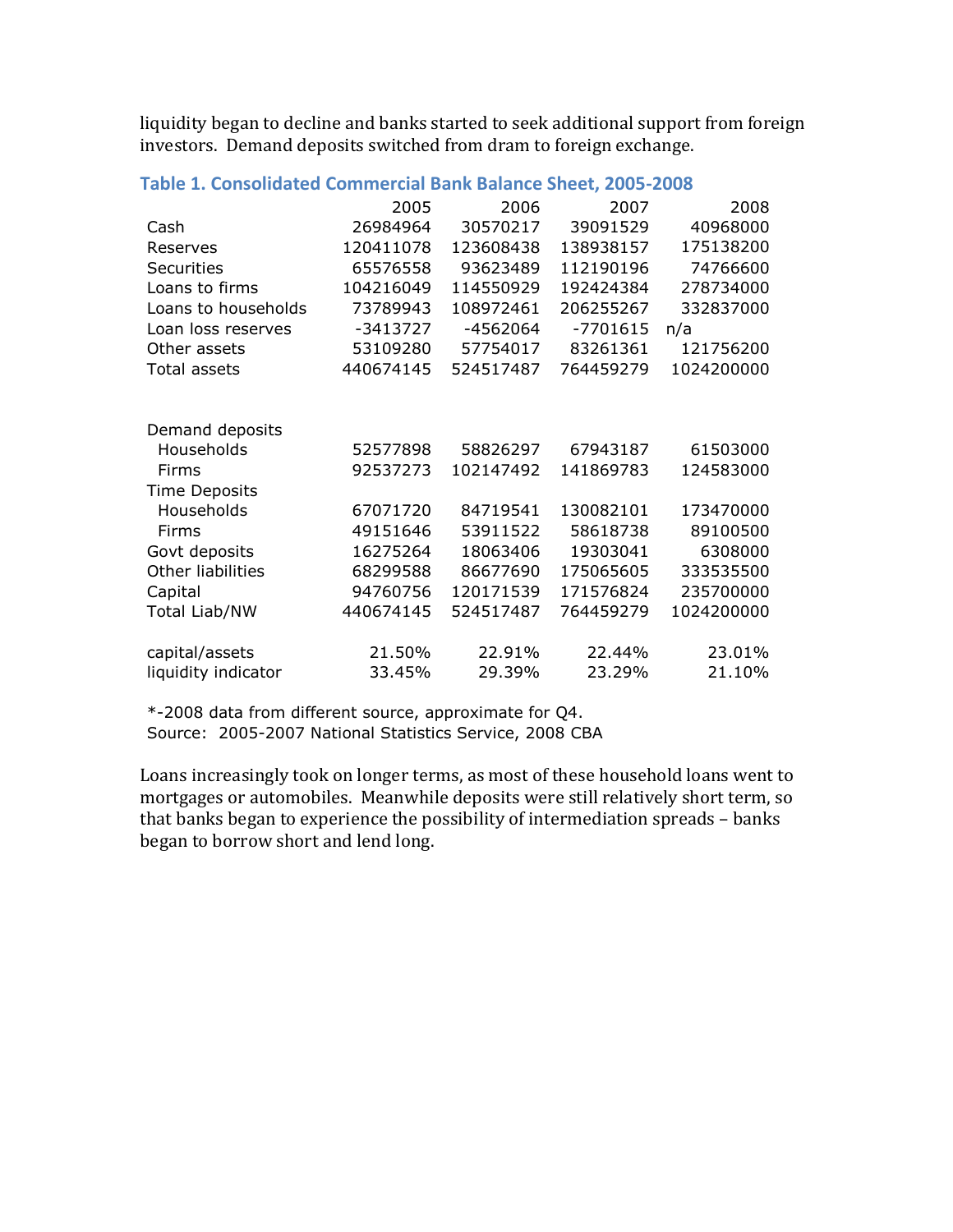

Source: CBA.

Reserves rose during the crisis, jumping in February 2009 to 35.8% of deposits from 18.7% in November 2008. At the same time demand for cash dram fell from 87% of deposits to 64% in the same interval. The changes virtually offset each other in terms of the money multiplier, and CBA held the monetary base close to year-ago levels,



### **Remittances as a form of contagion or interdependence?**

In an interconnected world recessions in one country can lead to difficulties in its trading partners. Countries trade output goods and services, and inputs like labor and capital. All of those items will be affected by changes in economic activity in one country.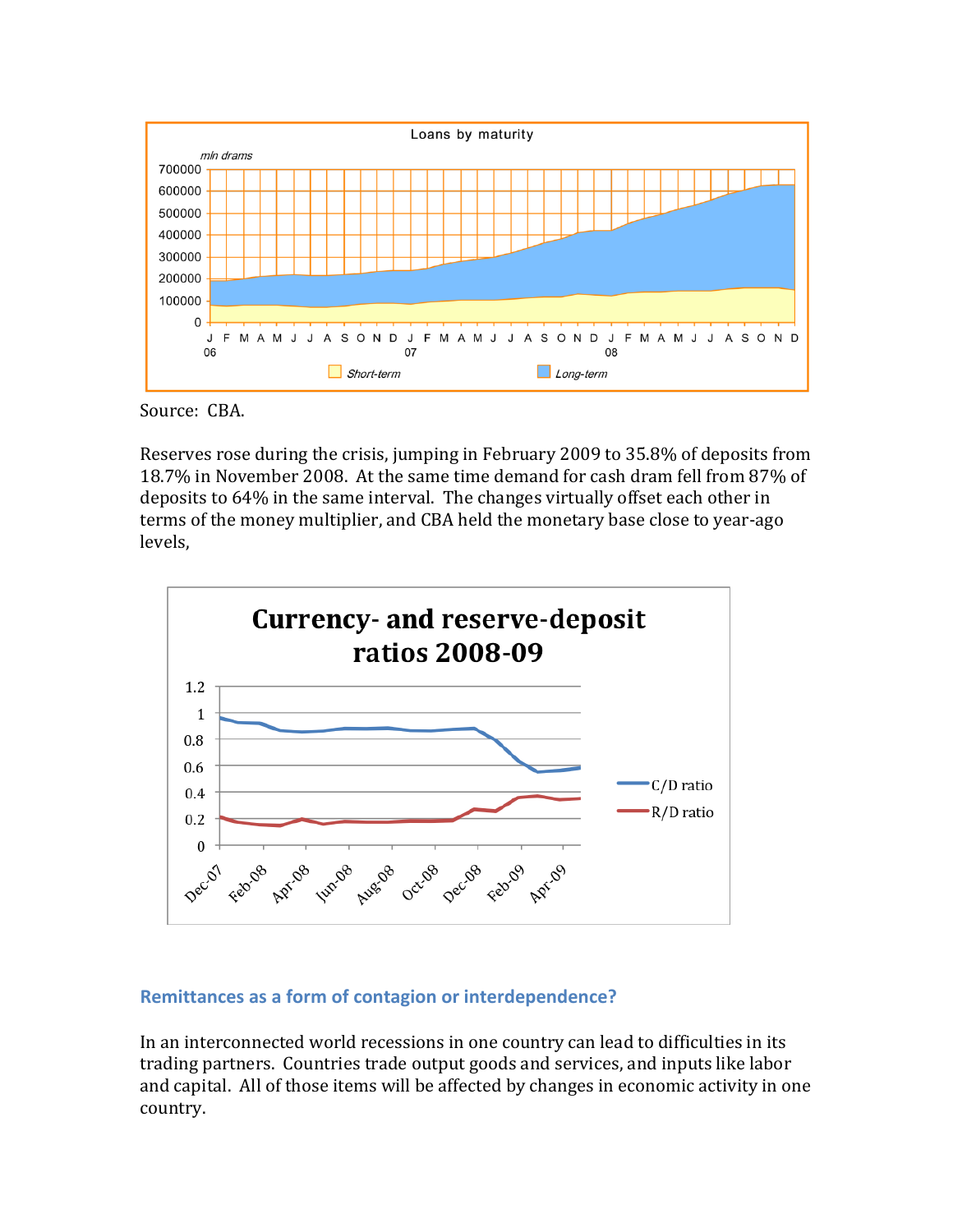Orosco [2008] using survey data from CBA found that approximately one-third of Armenian households receive remittances from family members abroad. On average this comes to \$1600 per household. 77% of those surveyed reported that the money came from Russia (and another three percent from Ukraine; the largest non-CIS country that was a source of remittances was the United States.) Most funds were used to support current expenditures rather than saved; very little was saved. 70% was applied to current consumption and about ten percent for education.

| $1.441$ $-1.121$ $-1.11$ $-1.11$ $-1.11$ $-1.11$ $-1.11$ $-1.11$ $-1.11$ $-1.11$ $-1.11$ |                  |             |  |  |  |
|------------------------------------------------------------------------------------------|------------------|-------------|--|--|--|
| Year                                                                                     | To CIS countries | Outside CIS |  |  |  |
| 2002                                                                                     | 8039             | 1173        |  |  |  |
| 2003                                                                                     | 6315             | 1306        |  |  |  |
| 2004                                                                                     | 6445             | 1268        |  |  |  |
| 2005                                                                                     | 6196             | 1612        |  |  |  |
| 2006                                                                                     | 5266             | 1452        |  |  |  |
| 2007                                                                                     | 5013             | 1436        |  |  |  |

#### **Table 2. Net Migration, Armenia 2002-07**

Source NSS, The Demographics Handbook of Armenia 2008

Orosco estimates that the range of remittance income is between US\$400 million and US\$ 1 billion, or 3.4% to 8.4% of 2008 GDP. Other estimates (Banaian and Roberts [2006, 2007]) put the number at more than double this, and Stratfor [2009] estimates remittances as "one-fifth" of GDP. It is worth noting that some of the difference comes from the latter studies including migrant workers who return within a year; they are not included in the CBA/Orosco survey due to a difference in definitions.

Data on remittances is of course notoriously difficult. Some money comes via wire transfer through banks and money transfer organizations (MTOs) such as Unistream and Anelik. The flow of remittances is quite seasonal, peaking in the third quarter. To ease perception, I have seasonally adjusted the data (using moving averages). The fall in remittances began earlier than the decline in currency ratios or pressure on the dram, in the fourth quarter of 2008. The data only reflects the balances at commercial banks. For MTOs, the transactions tend to be much smaller (average size AMD 281,000, or less than US\$1000, as opposed to AMD 13.8 million remitted via commercial banks) but far more used, and they followed a similar pattern of stalling in the fourth quarter.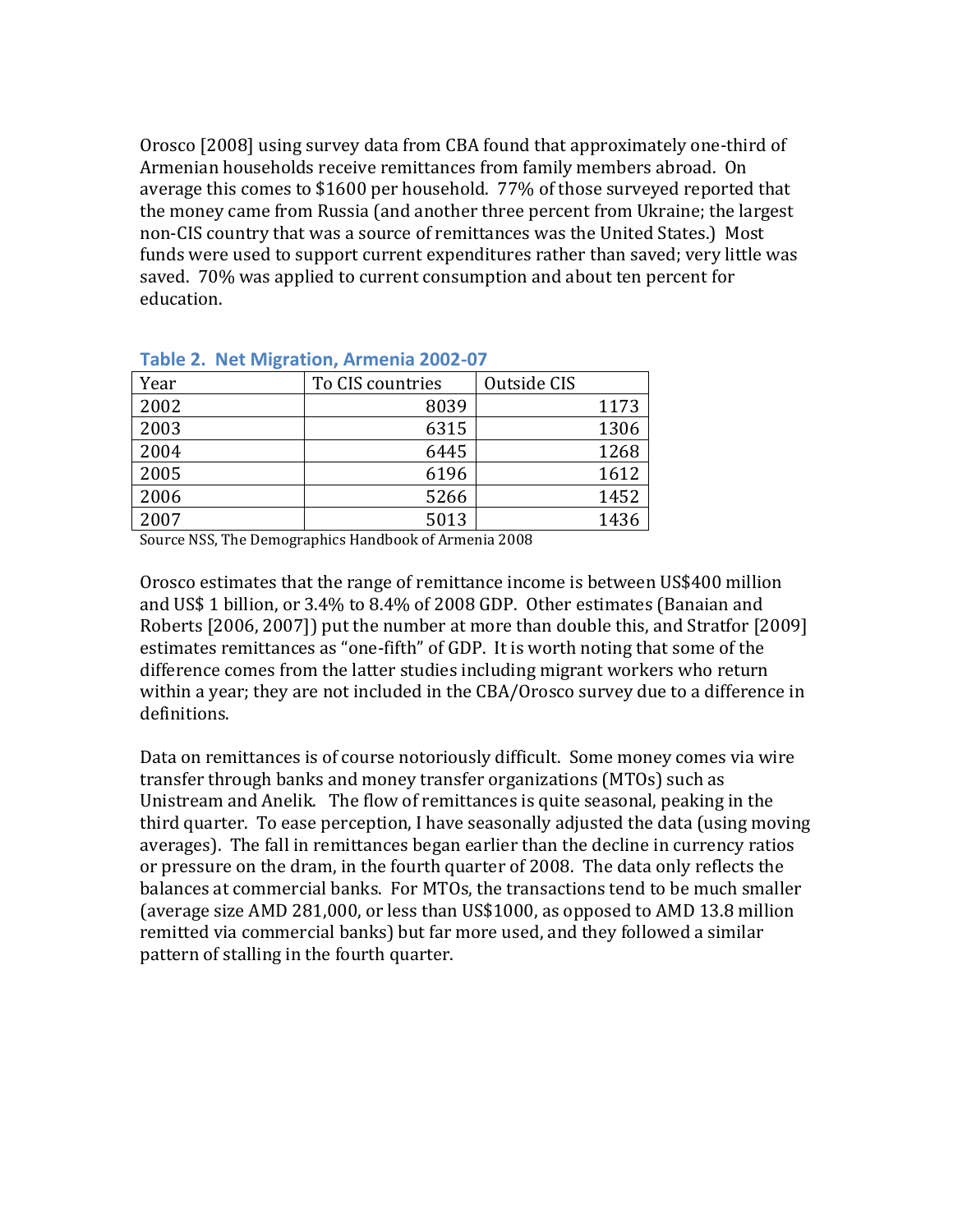

As noted above, the Russian economy has slowed dramatically since December 2008, and as a result its demand for labor from other countries has fallen. The Russian government announced early in 2009 that it would reduce the number of work permits given to emigrants from countries of the Commonwealth of Independent States by half, from 4 million to 2 million. Stratfor reported that approximately "250,000 workers are said to have left Russia, including Tajiks and many Georgians ejected after the war with Russia in August." Worldwide remittances were anticipated by the World Bank to fall 5-8%. They note that the decline was likely to be pronounced since the Russian ruble has declined by 35% since August 2008. Nevertheless, the World Bank expects some resilience in remittance income in part because those workers sent home may take accumulated savings with them.<sup>5</sup>

The decline in exports of both goods and labor can be seen by noting that, between January and April of 2009, exports were 47.8% below their levels in the first four months of 2008 (from US\$338.3 million to \$175.6 million) while remittance net inflows fell from US\$318.1 million to \$207.6 million in the same time periods. Of that, the decline from Russia alone is almost the entire amount, from US\$277.8 million to \$173.6 million. That loss of remittance income represents a substantial decline in the supply of foreign exchange, which may have helped pressure the exchange rate of the AMD. The economic decline in Armenia reduced imports by 25% to US\$893.5 million, however.

 $\overline{a}$ 

<sup>5</sup> Dilip Ratha and Sanket Mohapatra, "Revised Outlook for Remittance Flows 2009- 2011: Remittances expected to fall by 5 to 8 percent in 2009." World Bank, *Migration and Development Brief* 9, March 23, 2009.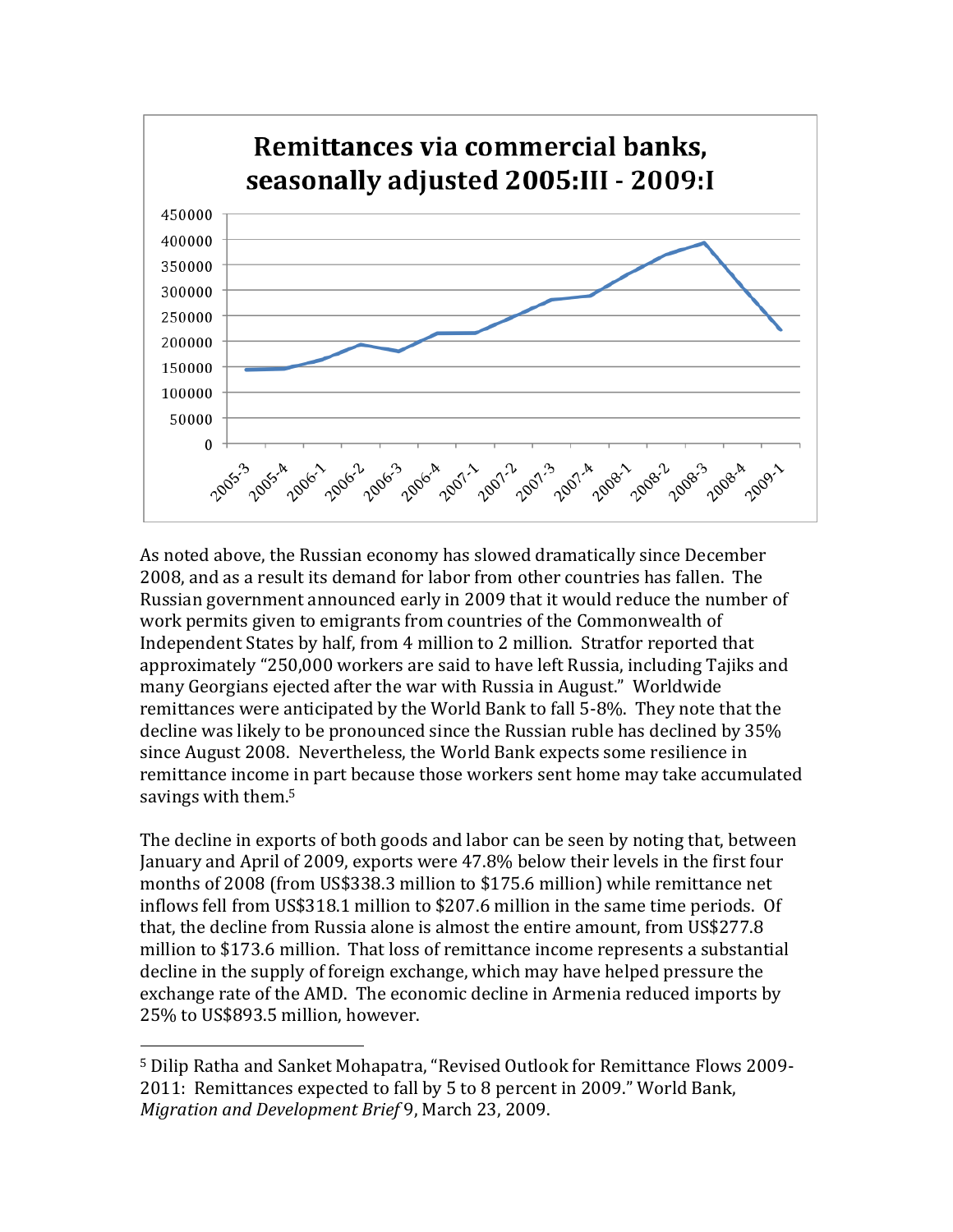These losses represent a fundamental contagion that is the by-product of the linkages of a more globalized economy. Liang, Willett and Zhang [2009, pp. 3-4] explain:

*There is no one generally accepted definition of contagion. All concepts have in common, however, the general idea of developments in one market or country affecting those in another. While contagion often carries the connotation of the irrational transmission of shocks from one country to another, a broader definition that is also frequently used applies to any transmission effect including those through trade flows where a recession in one country is transmitted to others through the real sector. Often labeled economic interdependence, such fundamentals based contagion is perfect consistent with fully efficient financial markets and may be considered the polar opposite of irrational contagion transmitted through market hysteria or other types of market inefficiency.*

*Between these extremes are a host of possible types of at least partially rational transmission mechanisms operating through financial sectors. … This financial interdependence operates similarly to trade interdependence and gives rise to the prospect of countries being "innocent victims" of adversity in other countries. Generally, however, these forms of contagion are relatively mild unless a major trading partner or financial centers are involved. Thus, for example, while the Argentine crisis of 2001-2002 had detectable influences in markets in Asia, its major effects were on immediate neighbors. Russia's crisis had much broader effects because these came largely through its effects on the major financial centers like New York…*

With a relatively small financial market, the Armenian economy was not prone to the financial contagion of the type that markets experienced in the Russian crisis. Much of the decline in capital inflows expected in Armenia (the IMF [2009] expects now for more than a billion U.S. dollars less capital flowing into the country due to FDI and other private capital flows) is a consequence of the trade decline rather than the result of financial contagion. The IMF discusses whether local banks "could be vulnerable to liquidity problems, reflecting the fragile confidence of the public in the banking system due to previous episodes of devaluations and bank runs in Armenia." (p.6) But the source of the bank disturbance comes from the decline in dram lending, as noted above. By allowing depreciation, CBA gives the banks some breathing room to take declining remittances and convert them to dram.

#### **The Economic Effects of Remittance Drops**

The negative effect of the Russian economic decline on Armenia can be predicted in a number of ways. Banaian and Roberts [2007] identify four macroeconomic effects of a decline in remittances: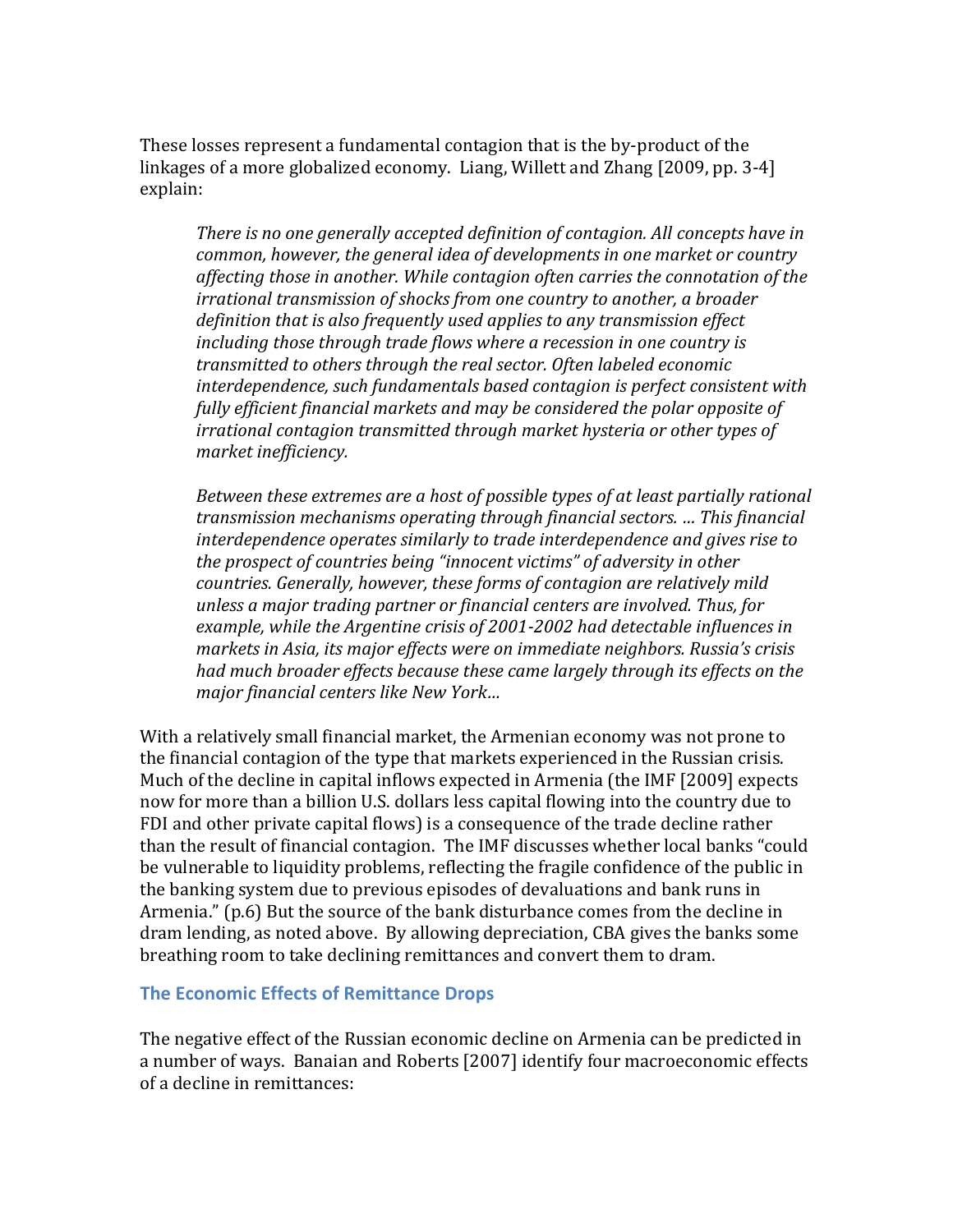- 1. A direct effect from lost income to households (*income effect*), which may have Keynesian multiplier effects through consumption and investment;
- 2. An indirect effect from decreasing imports of goods as a result of their status as luxury goods (*import substitution effect)*;
- 3. An indirect effect that decreases imports due to depreciation of the exchange rate as remittances are converted to drams (*exchange rate effect*); and
- 4. An indirect effect in the long run from an increase in the effective labor supply because fewer workers depart to foreign labor markets (*labor supply effect*). For the purposes of looking at the effect of a temporary shock like the Russian recession, I ignore this effect below.

Using a model developed by USAID for the Armenian Ministry of Finance it was estimated that the direct income effect on output of an AMD 100,000 decrease in remittances was to decrease investment and consumption each by AMD 35,000 in the short run. The long-run effect on consumption through the multiplier was expected to be a decrease of AMD 72,000.

A decrease in imports on the other hand would lessen the impact of a decline in remittances on Armenian production. If households facing lower income due to fewer remittances responded by substituting lower-costing domestic goods for imports, output would not be as adversely affected. Banaian and Roberts identify that decrease in imports from an AMD 100,000 decline in remittances as equaling 69,000. The exchange rate effect is much smaller in that model, perhaps no more than AMD 18,000 in their model. All together, the impact of an AMD 100,000 decline in remittances was found to decrease GDP by AMD 20,000 in the long run.

Since it appears that remittances decreased by about US\$39 million in the first four months of 2009 versus 2008, that makes for a \$7.8 million or about 3.5% decline in GDP due to remittances. I would argue that, since that number uses only remittances through the commercial banking system, this estimate is low but not by too much. Though more remittances come through MTOs, their volume is likely to be much lower. Compared to official GDP decrease of 9.7% for January-April, remittances would explain not more than half of the decline.

For the remainder, we can turn to evidence of declining capital flows for foreign direct investment and other private capital flows. The IMF [2009] estimates that, besides remittances and exports, another US\$589 million decline in FDI and private capital flows over the full year, or about 4.9% of 2008 GDP. This will certainly account for some of the additional decline. Most of this is attributable as well to the Russian output shock, since much of FDI and private capital flows are from Russian sources. If the drop in trade were to add 1% more to the decline in GDP (which is perhaps a conservative estimate), it would be reasonable to assert that the Russian shock causes most of the observed decline in output, rather than some financial contagion.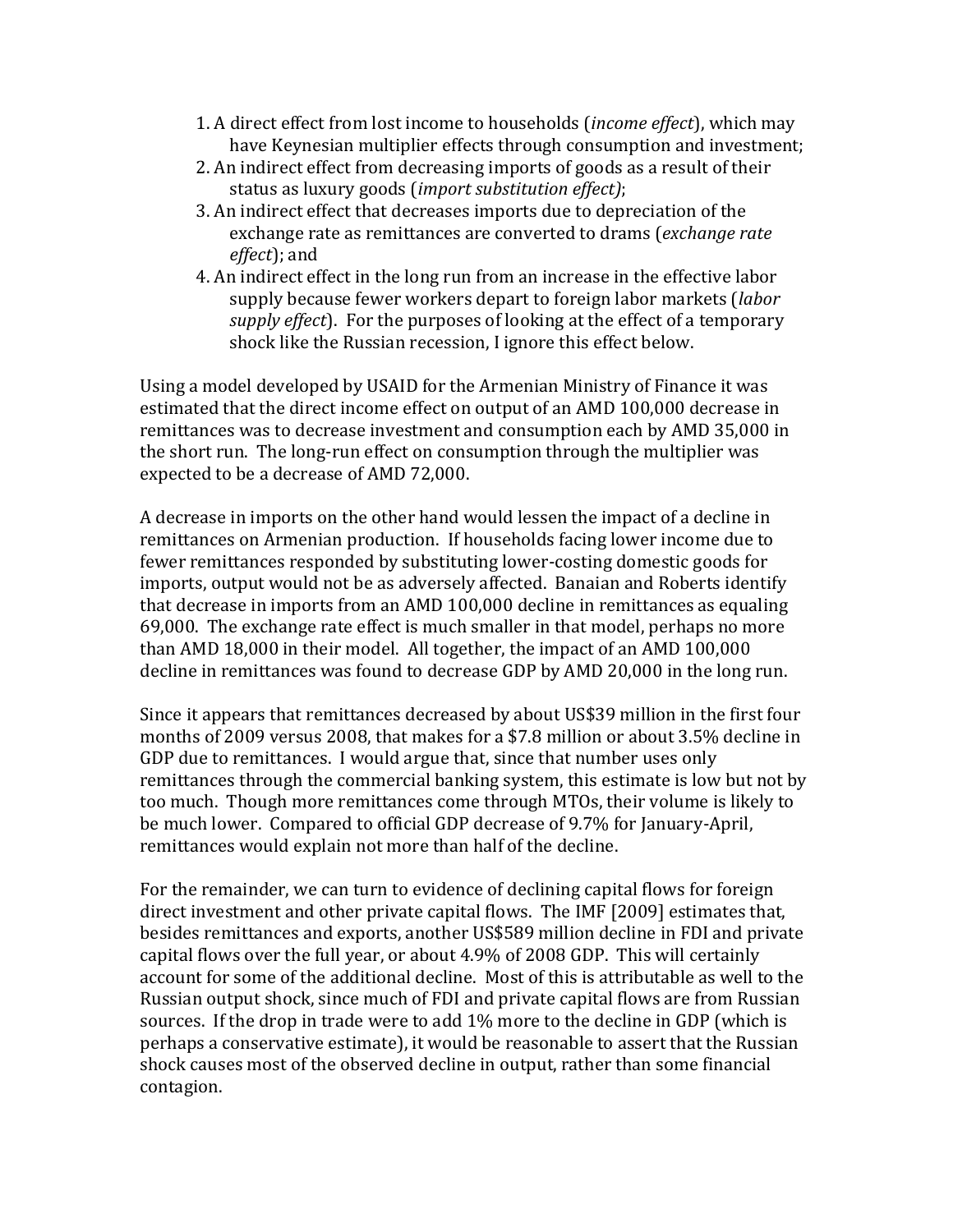Mkrtchyan, Dabla-Norris and Stepanyan [2009] provide a more complete model for analysis of this issue. Using a small open economy model intended to illustrate the impact of various monetary policy rules (in the context of CBA's commitment to inflation targeting), they argue regarding a remittance shock and to a shock to foreign output. The distinction they draw between these two impacts is important. Consumption spending should fall due to a fall in remittances if that fall is exogenous, but it would be offset by an appreciation in the exchange rate. Overall, the impact on consumption would be mixed. In the case of a negative foreign output shock, however, the impact on consumption is unambiguously negative. A foreign output shock hits domestic output and consumption faster both through lower exports and because the home family of an emigrant sending remittances shares in the loss of the income in the host country. The shock is more temporary if it comes from foreign output. The implication for the Armenian economy would be a sharp but relatively short recession, self-reversing when Russian output recovers.

Mkrtchyan, et al., note that the period of dedollarization between the middle of 2006 and end of 2007 was a period where expectations of the exchange rate moved contrary to their model predictions:

*"The sustained appreciation created expectations of a continuing currency appreciation, and a resulting decline in the risk premium. This is also confirmed by actual data which show a rapid growth in demand for the domestic currency at the expense of the foreign currency." (p. 30)* 

If there was a moment of irrationality in the Armenian economy it was presented in this belief that appreciation would continue. There is little doubt that such overconfidence played some role in the redollarization of late-2008, and that this is contributing to the tightening of credit for dram-denominated loans.

### **Concluding thoughts**

There is a danger in using a general story of contagion, broadly used to describe the experience of the western economies in the last two years, to describe what is happening in Armenia. Liang and Willett [2008, pp. 218-19] identify a difference between contagion and interdependence as applied to global crisis. Contagion is more common during crisis but for the most part is limited to a "few days or weeks."

*Medium-term responses from the currency and financial markets tend to be much more differentiated, although the determinants of these more focused medium-term responses can be quite complex, including both trade and financial linkages and a broad range of fundamentals including financial and political as well as economic considerations. Since information is often quite imperfect, perception of the fundamentals can shift without any change in the actual fundamentals themselves. Thus a crisis in one country can act as a wake-up call that generates re-evaluations of conditions in other countries.*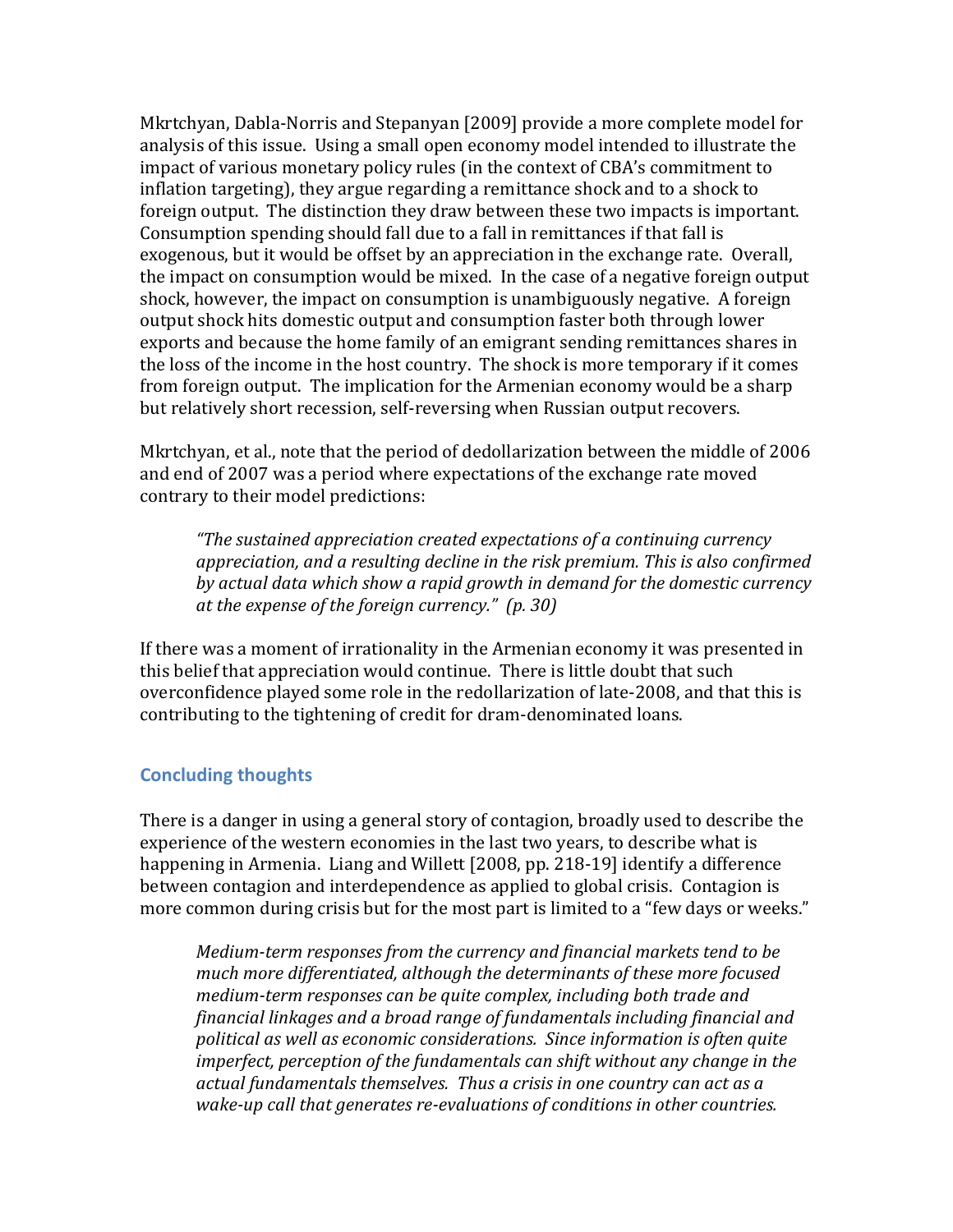The difference between contagion and interdependence is important for policymakers. Contagion is a problem for which there are some solutions (though these are limited, as recent events have shown), but interdependence begets its own solution: market interdependence is wealth-creating, encouraging division of labor and specialization.

Nonetheless, some policy implications of the current crisis can be drawn:

- I feel that *banking policy* has been by and large sound, with some reservations on mortgage lending marked below. Because of low leverage ratios in the Armenian banking system, the amount of credit destruction that has to occur as capital is destroyed by loan losses will be less than in the West. (A bank with 10% capitalization rate has to reduce credit by \$10 for each dollar of bank capital destroyed; for a bank with 25% capitalization, only \$4 of credit is lost.) There is a good deal of variety in banks, however, that is masked by using system amounts. Smaller banks tend to be less profitable, and mergers may be prudent at this time.
- The *mortgage market* has been the subject of much work by the CBA, the government, and donor organizations. Projects have tried to develop a secondary mortgage market, and some have proposed mortgage-backed securities. It has been quite a successful project thus far, with mortgages the fastest growing asset on bank balance sheets. But this growth put more dram-denominated assets onto banks, without any necessary increase in the amount of dram deposits. If banks borrow in foreign currency and lend in dram, they face substantial exchange rate risk. These considerations may have put some additional strain on banks in the current recession. Policymakers may wish to reconsider whether putting this additional exchange rate risk onto the banks can and should be mitigated.
- *Exchange rate policy* changed this past March, with CBA choosing to return to a flexible exchange rate regime. While this may make much sense in terms of inflation control, it may increase the amount of exchange rate risk faced by banks that borrow in dollars and lend in drams (whether encouraged by banking policy or not.) Good control of inflation will be the best policy for banks but, as we have seen in the last year, not all bank troubles begin with inflation.
- *Remittances*, as we have seen, are a part of Armenia's globalization policy. The preponderance of emigration of labor to Russia and other CIS destinations implies that Armenia's exposure to Russian shocks will continue to be the predominant source of external economic instability. But they should not be seen as contributing to contagion and regulation of remittance flows should continue to be light. Encouraging diversification of neighbors to whom Armenian labor might emigrate would be somewhat helpful, but the size and historical significance of the Russian economy is likely to favor it as the Armenian destination for years to come. One could also consider how Armenia manages its emigrant workers. Some countries have a more active program for placement, for providing information to potential émigrés, and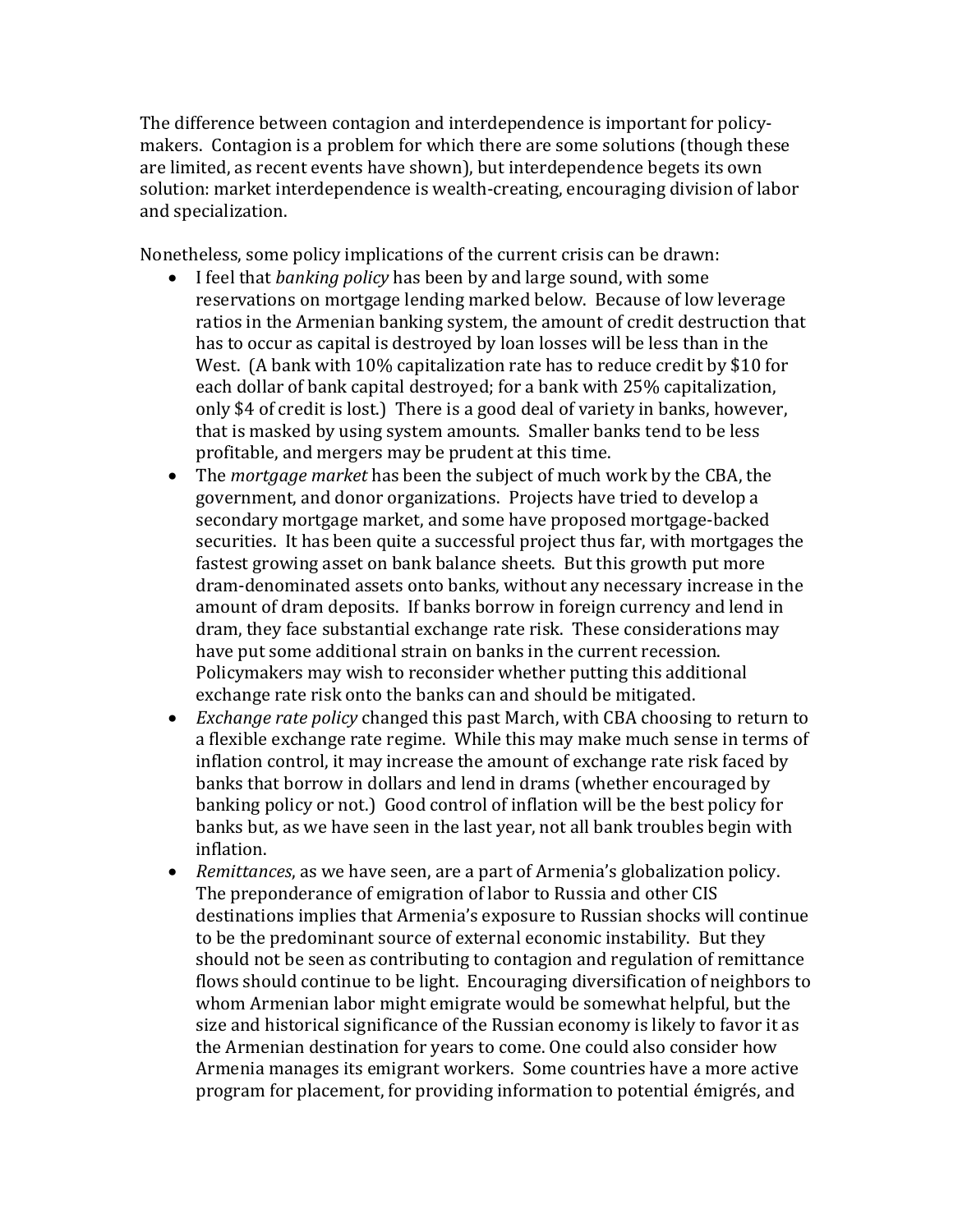for managing the return flow of workers and their remittances. The Philippines provides but one example.

 *Trade,* which all at this conference have said should stay open, should be seen as trade both in outputs – goods and services – and in inputs – labor and capital. As noted above, Russia's decision to reverse the flow of work permits to CIS migrant workers serves as protectionism of a different sort. Beyond that, it is worth noting that Armenia's trade patterns are still the product not only of history but current impediments. The border to Turkey remains closed; trade with Iran creates issues with western allies; Georgia's political uncertainties create problems as well. It would be worthwhile for policymakers to think more about whether putting so many eggs in the Russian basket is wise, and if not, what could be done to diversify trading partners.